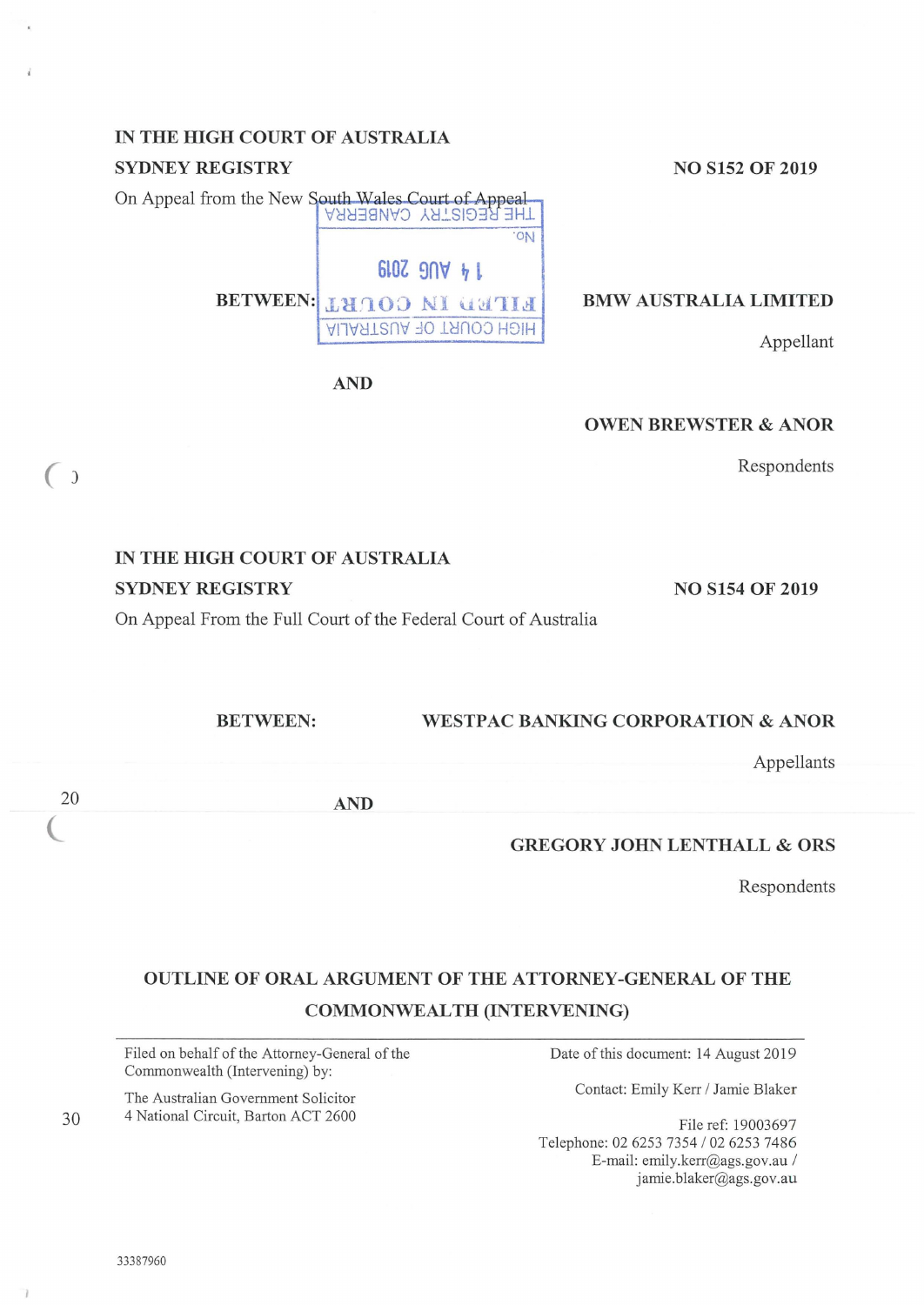#### **PART I CERTIFICATION**

1. It is certified that these submissions are suitable for publication in the internet.

#### **PART II OUTLINE OF ORAL SUBMISSIONS**

#### **Section 51(xxxi): CS1 [36]-[52]**

- 2. Section 5l(xxxi) is primarily a grant of legislative power: *The Commonwealth v WMC Resources Ltd* (1998) 194 CLR 1 at [75]; CS [37]. Whether a law falls within s 51(xxxi) turns on the characterisation of the law, in accordance with the ordinary principles: CS [37]. A law does not assume its constitutional character from each of its many operations, no matter how insubstantial: CS [39]. A law that is not a law with respect to the acquisition of property sits outside  $s \frac{51}{(xxxi)}$ .
- 3. Sections 33ZF and 183 are generally operating laws authorising all kinds of orders, the vast majority of which have nothing to do with acquisition of property: CS [ 40].
- 4. Sections 33ZF and 183 are laws directed to resolving competing claims or providing for the creation, modification, extinguishment or transfer of rights and liabilities as an incident of a general regulation in the common interest: *Nintendo Co Ltd v Centronics Systems Pty Ltd* (1994) 171 CLR 134 at 161; CS [43]-[45].
- 5. Section 51(xxxi) does not abstract from s 77(i): CS [46]-[47]. Chapter III provides its own safeguards to ensure that judicial power is exercised justly. It would be incongruous to require just terms for acquisitions of property effected by a court: to do so would redraw the balance the court has determined should be drawn to ensure justice.

#### **Judicial power: CS [21]-[35]**

- 6. Sections 33ZF and 183 confer judicial power. In the alternative, they confer power that is at least incidental to judicial power.
- 7. The exercise of judicial power is not confined to the grant of final relief: *In re Judiciary and Navigation Acts* (1921) 29 CLR 257 at 266; CS [22]. Parliament may adopt an

10

20

<sup>30</sup> 

 $\,1\,$ Submissions of the Commonwealth Attorney-General (intervening) in *Westpac Banking Corporation v Lenthall* (S154/2019).

Outline of oral Argument of the Attorney-General of the commonwealth (intervening)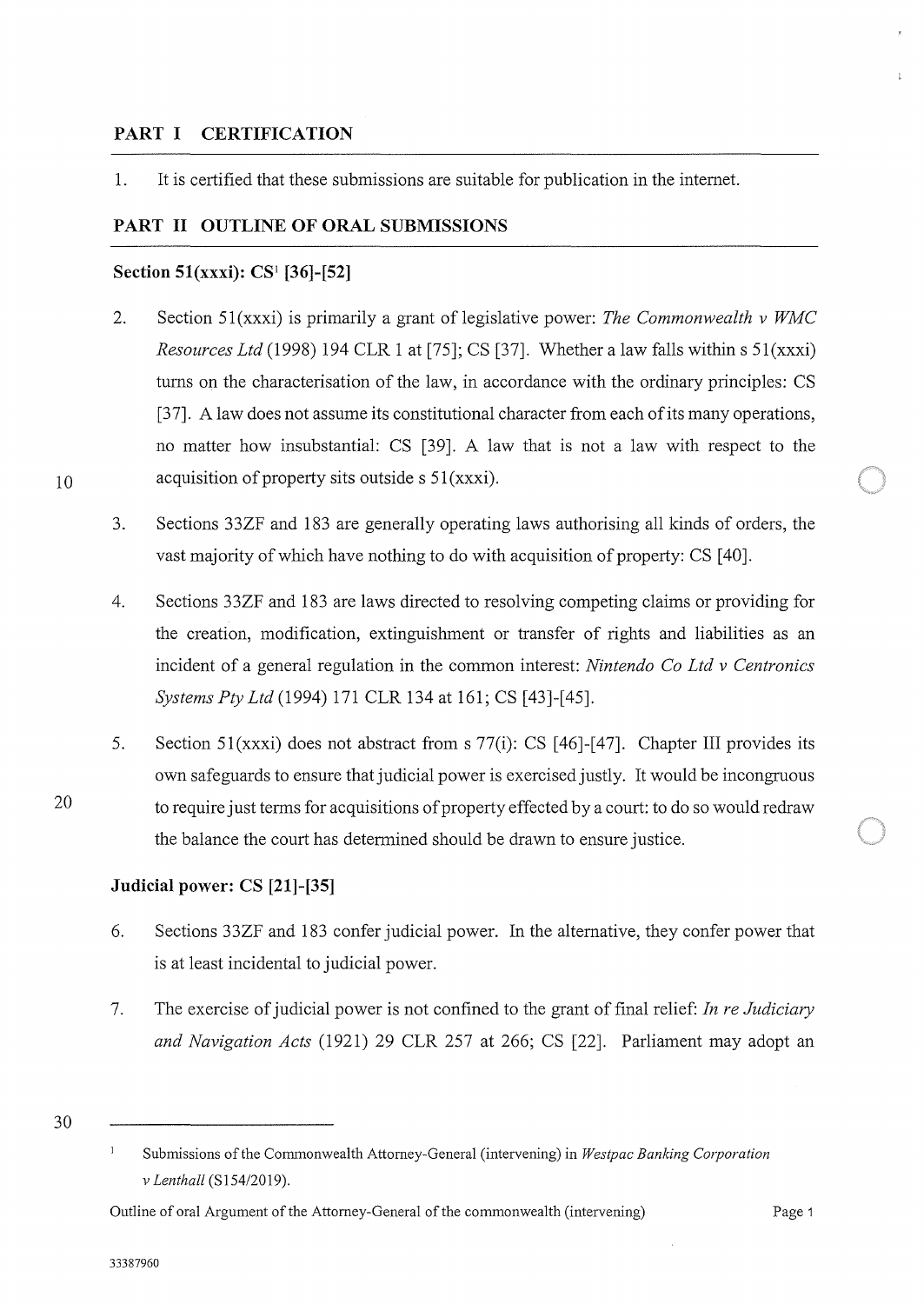existing method of legal procedure or invent a new one. Part IV A of the *Federal Court of Australia Act 1976* (Cth) is such a new method.

- 8. The judicial power of the Commonwealth extends to every authority or capacity necessary or proper to render it effective: *R v Kirby; Ex parte Boilermakers' Society of Australia* (1956) 94 CLR 254 at 278; CS [24]. Nor is it to be construed narrowly: *Boilermakers'* at 278. The judicial power encompasses interlocutory orders necessary or proper to render effective the power to quell controversies.
- 9. Sections 33ZF and 183 are closely analogous to s 87 of the *Matrimonial Causes Act 1959- 1966* (Cth) which the Court held to confer judicial power in *Caminos v Caminos* (1972) 127 CLR 588; CS [23].
- 10. Judicial power encompasses orders calculated to facilitate the commencement or maintenance of proceedings in which Commonwealth judicial power is invoked: CS [24]. For example, orders for preliminary discovery, referral for pro bono legal assistance and protective and maximum costs orders.
- 11. Further, judicial power encompasses orders affecting parties' proprietary interests in the subject matter of litigation. For example, security for costs and payment of money into court.
- 12. In making a CFO, a court does not act as a "market-setter" unhinged from fact or legal principle: CS [33]. It is not uncommon for courts to assess what is a "reasonable" return for the provision of services based on the evidence before it.

#### **Statutory construction**

13. The appellants are not assisted by the principle of legality: CS [12]-[14]. Provisions granting powers to courts should generally not be interpreted as subject to limitations not found in the express words: *Owners of the Ship "Shin Kobe Maru" v Empire Shipping Company Inc* (1994) 181 CLR 404 at 421; CS [12]. This principle is at its strongest in the case of superior courts: CS [12]. Further, the principle applies even when it displaces a general precept of the common law: *PMT Partners Pty Ltd v Australian National Parks and Wildlife Service* (1995) 184 CLR 301 at 316; *Wong v Sillifzeld Pty Ltd* (1999) 199 CLR 255 at [11]. Courts will develop principles governing the exercise of broadlyframed powers to ensure that the jurisdiction is not exercised in such a way as to give rise

30

20